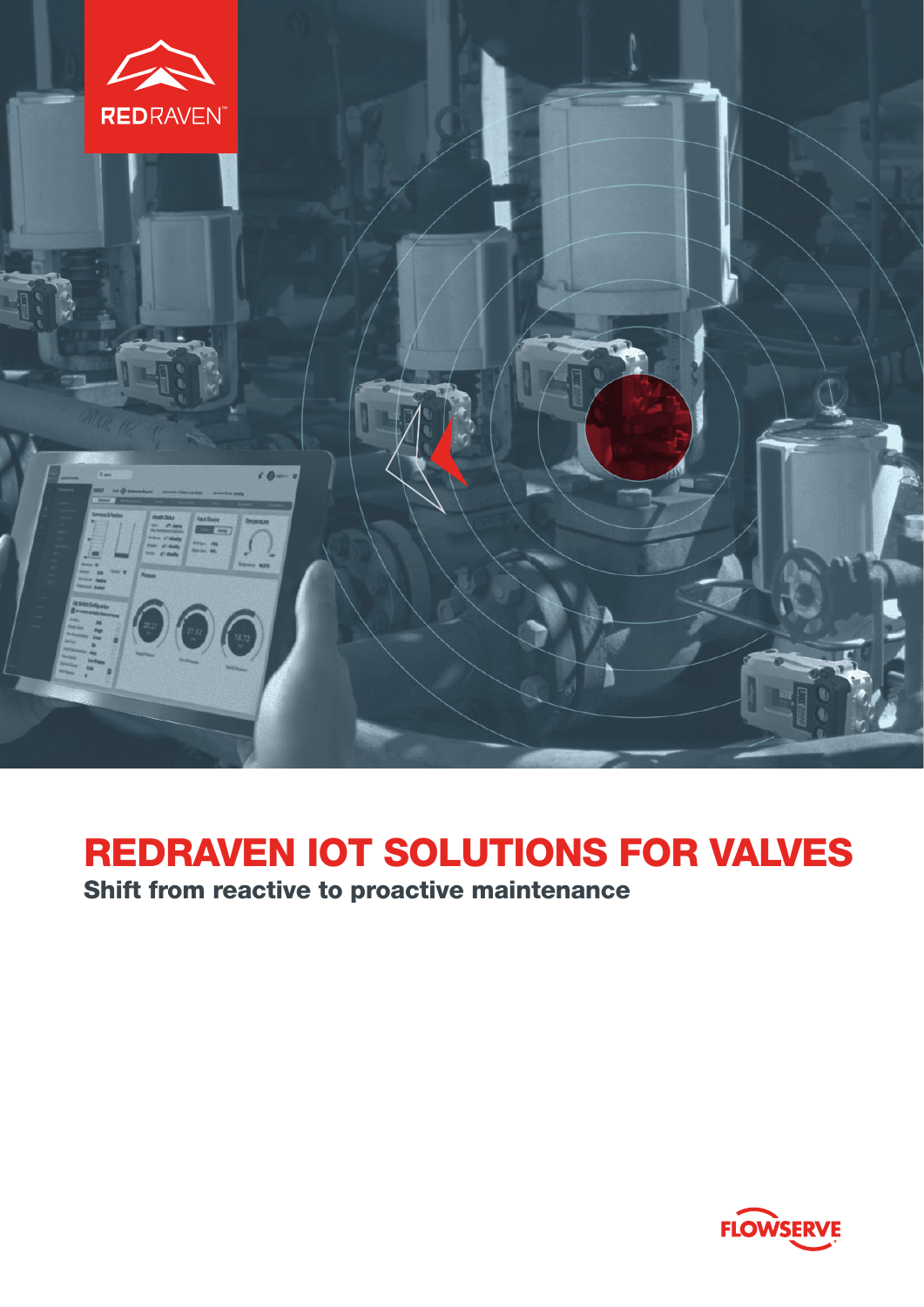

# RedRaven IoT Solutions for Valves

# The Flowserve approach

Today's plants must maintain production rates, while faced with challenges associated with aging equipment, complex datasets and limited equipment-specific expertise and maintenance personnel. These challenges can lead to equipment failures, unplanned shutdowns, emergency repairs, safety hazards, and lost production and revenue. By being proactive and addressing equipment issues prior to failure, plants can improve uptime, lower maintenance costs, and—most importantly—improve safety and reliability.

RedRaven is an advanced IoT condition monitoring and predictive analytics system from Flowserve. Now, we are bringing this groundbreaking technology to even more of your plant's flow control systems by incorporating valve-specific monitoring capabilities. With RedRaven, you can monitor valve performance trends and proactively identify and address issues before they become failures. RedRaven can work with the flow control equipment you already have and is compatible with your existing plant control systems. Since the technology is flexible, it works with most digital positioners.

Armed with data-enabled insights across multiple locations, you can make significant plant improvements to support initiatives focused on equipment efficiency, sustainability, decarbonization, emissions reductions and utilization of renewable energy. Flowserve understands the challenges you face in constantly monitoring the key equipment and components that matter the most in your plant, but you can rely on RedRaven to notify you of pump or control valve anomalies that could put your plant at risk.



- Prevent equipment failures
- Minimize downtime and improve productivity
- Reduce total cost of ownership (TCO)
- Lower maintenance costs
- Improve safety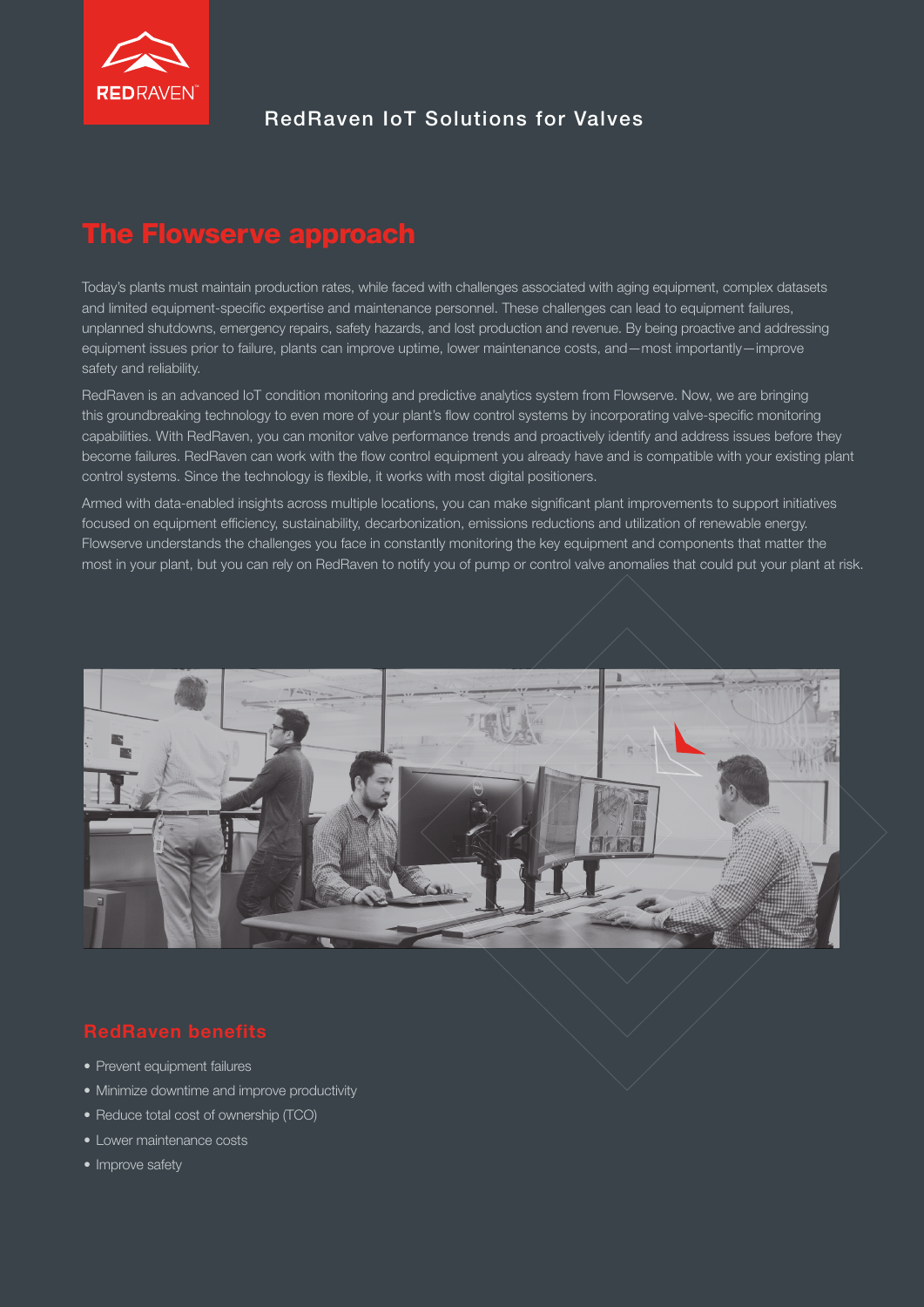

# RedRaven IoT Solutions for Valves

### How RedRaven works

RedRaven works with your existing digital positioners for a comprehensive view of valve health, often without the need to add new sensors. The system is agnostic to platform, OEM and connectivity (via DCS, asset management system, wired, or wireless). In addition to RedRaven's flexible system design, you have the option to seek additional insights from experienced valve professionals at Flowserve.

# RedRaven offerings for valves

**Insight monitoring:** Plants can obtain a detailed view of their valves' health through an online cloud portal and gain access to experienced professionals for analysis.

Access monitoring: With this on-premises solution, your plant personnel and Flowserve technical specialists can view aggregated data while on site to make decisions.

#### Existing positioners or additional sensors

RedRaven works with existing digital positioners or additional wired/wireless sensors to alert you when a valve deviates from normal operating conditions.

#### Application-specific analysis

Equipment performance data is analyzed with technology designed specifically for pumps, valves and seals, so you can gain a clearer understanding of how to increase the efficiency, productivity and reliability of the particular equipment you use every day.



sensors and transmits it via a secure encrypted network.

over time, while emails and alerts inform you when an asset

experiences a problem, so you can take immediate action to address it.